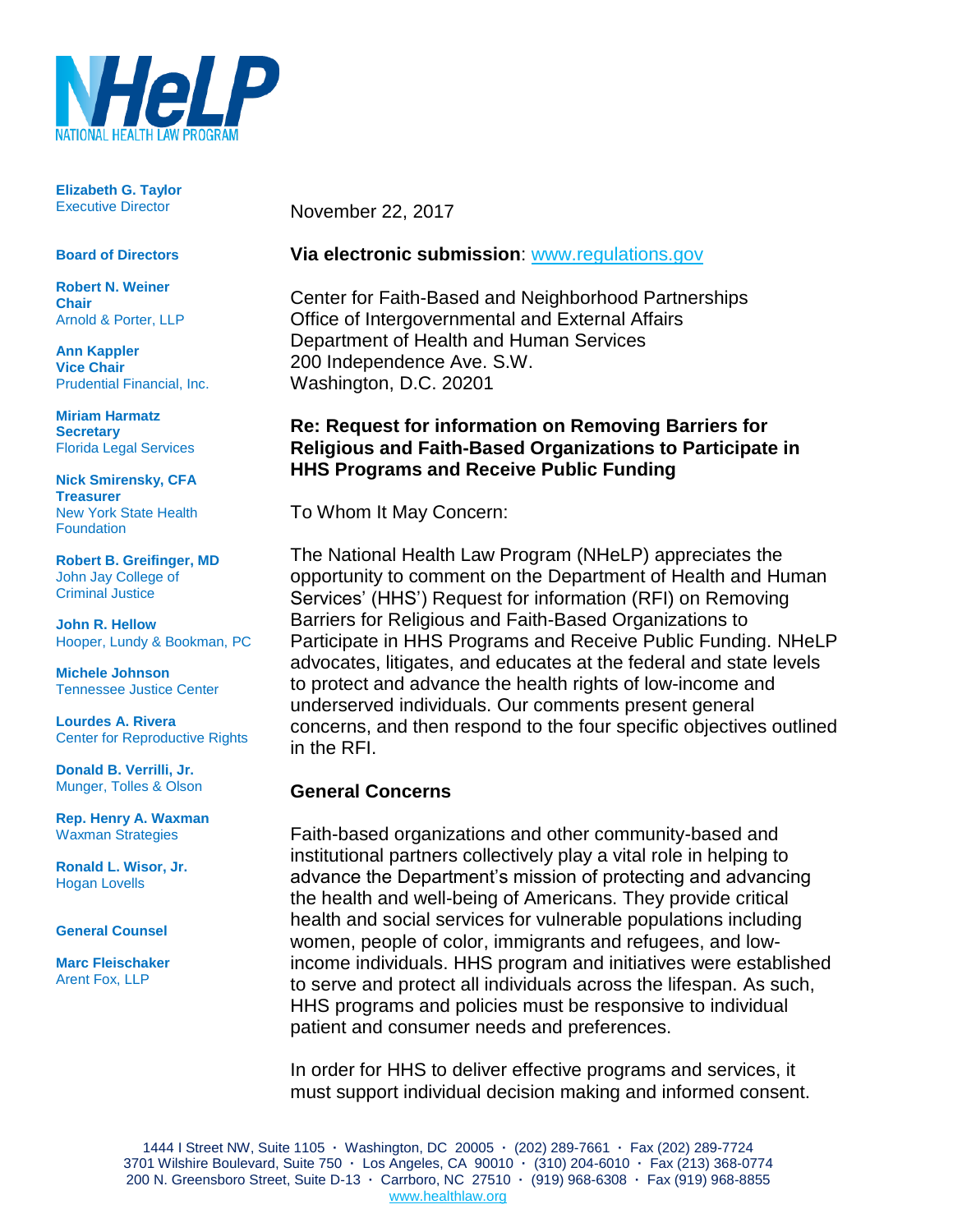These fundamental principles cannot exist unless recipients of federally conducted programs and services receive medically accurate, evidence-based, unbiased comprehensive health care and social services. Many faith-based organizations adhere to these principles, however, some faith-based organizations impose one perspective of religious beliefs on patients and consumers. For example, some faith-based organizations adhere to concepts such as "the unborn" and life "from conception" in its programs and services, and therefore refuse family planning services and abortion care. These concepts run contrary to medical and health-related evidence and standards of care, and instead reflect one particular religious point of view that has no role in advancing and protecting the public health of a diverse population.

Existing federal laws and policies already provide sufficient protections and exemptions for entities and individuals who object to providing certain services based on their religious beliefs. Thus, we are concerned the RFI will lead HHS to create additional exemptions that are unnecessary and may potentially discriminate against certain program participants. Denying individuals the services they need undermines the very purpose of the taxpayer-funded service or program, and will exacerbate the very health disparities HHS should be focused on alleviating.

We address the specific issues raised in the RFI below.

# **1. Removing obstacles to participation**

We do not believe faith-based organizations face obstacles in the delivery of publicly funded or contracted services and activities. All HHS funded or contracted organizations, including those that are faith-based, must comply with the same requirements to provide unbiased, non-discriminatory, evidence-based information in the delivery of programs and services. These fundamental consumer and patient protections are not "obstacles" to be removed. Deviation from these standards should not be allowed.

Federal law already provides sufficient protections and religious exemptions, such as the Church Amendments, for health and social service entities and individuals who object to providing certain services based on their religious beliefs.<sup>1</sup> The RFI provides no evidence that further protections are needed. To the contrary, the Department cites numerous examples in the RFI where faith-based organizations received federal funding to provide a range of HHS-supported services, including homeless beds, hospital care and assistance in natural disasters and emergencies.

We oppose the addition of new HHS regulations, guidance and other documents that would further shield objecting faith-based organizations from delivering evidence-based quality medical and health-related services for all individuals. Such changes would be unnecessary, restrictive, and harmful to women and LGBTQ individuals.

  $142$  U.S.C. § 300a-7.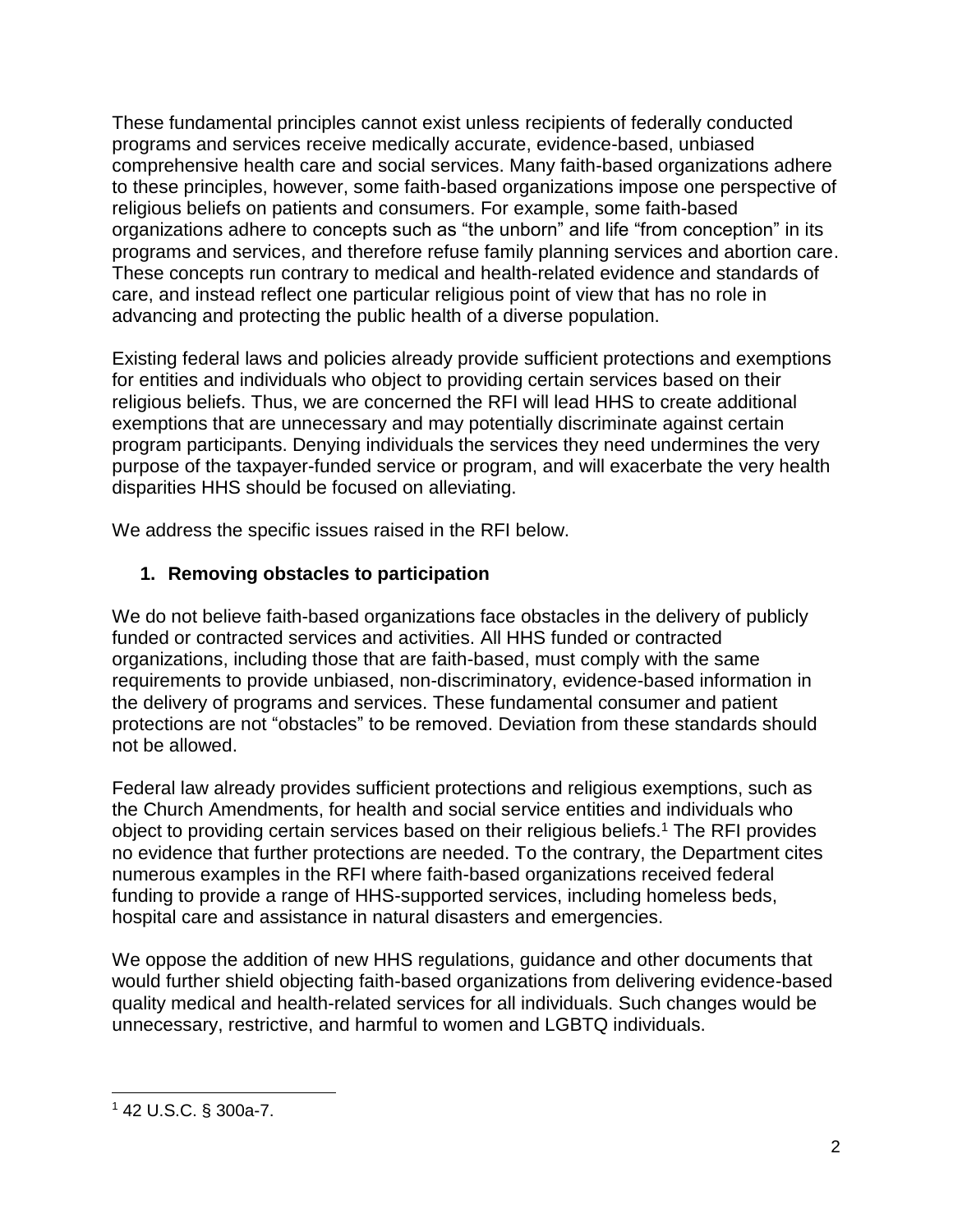### **2. Ensuring faith-based organizations are not excluded from eligibility for HHS funding**

We do not believe that faith-based organizations are excluded from eligibility for HHS funding. Rather, faith-based organizations already benefit from unique partnership opportunities with the federal government. As mentioned in the RFI, Presidents George W. Bush and Barack Obama issued executive orders that direct federal agencies to ensure "equal protection under the laws for faith-based and community organizations" and to "strengthen the capacity of faith-based organizations to deliver services effectively to those in need."<sup>2</sup> These and other executive orders and regulations already promote federal partnerships with faith-based organizations, and "ensure[] faith-based community groups and organizations are as equally eligible as secular groups to compete for federal funding to provide social services to the public." 3

The executive orders provide a level playing field for faith-based organizations to compete with secular organizations for federal grants and contracts. Thus, we urge HHS to remain religiously and morally neutral in awarding grants and contracts. Moreover, HHS must ensure that any HHS-funded or contracted organization provide programs or services that comport with unbiased, evidence-based standards of care. Individuals should not feel proselytized by providers or receive access to a limited scope of services due to the moral or religious nature of an organization.

## **3. Ensuring accommodation, equal treatment, and respect for religious and moral beliefs**

Existing federal laws and policies already provide ample protections and exemptions for entities and individuals who object to providing certain services based on their religious beliefs. We do not believe faith-based organizations need additional accommodation for administering HHS-funded programs and activities, and the RFI provides no evidence that further protections are needed. Rather, in light of the October 6, 2017 interim final rules on Moral and Religious Exemptions and Accommodations for Coverage of Certain Preventive Services under the Affordable Care Act (collectively, "IFRs"), we believe the exemptions and option for accommodation provided to faith-based entities to refuse to cover contraceptives allows them to jeopardize the health of women.

As such, we are very concerned that the outcome of this RFI will lead HHS to create new rules that allow faith-based organizations to use tax-payer dollars to further deny care and discriminate against women, LGBTQ individuals, and other people in need of reproductive and sexual health services. Denials of care undermine the Affordable Care Act's intention to ensure all women receive comprehensive contraceptive coverage of the full range of FDA-approved drugs and devices, with the individual deciding the appropriate choice of method. They also interfere with the patient-provider relationship by limiting the information, counseling, referral, and provision of contraceptive and abortion services that woman can receive, despite the fact that these are part of the

 $2$  Executive Order 13279, 67 Fed. Reg. 77,141. Executive Order 13559, 75 Fed. Reg. 71,317.

 $3$  Executive Order 13199, 66 Fed. Reg. 8,499.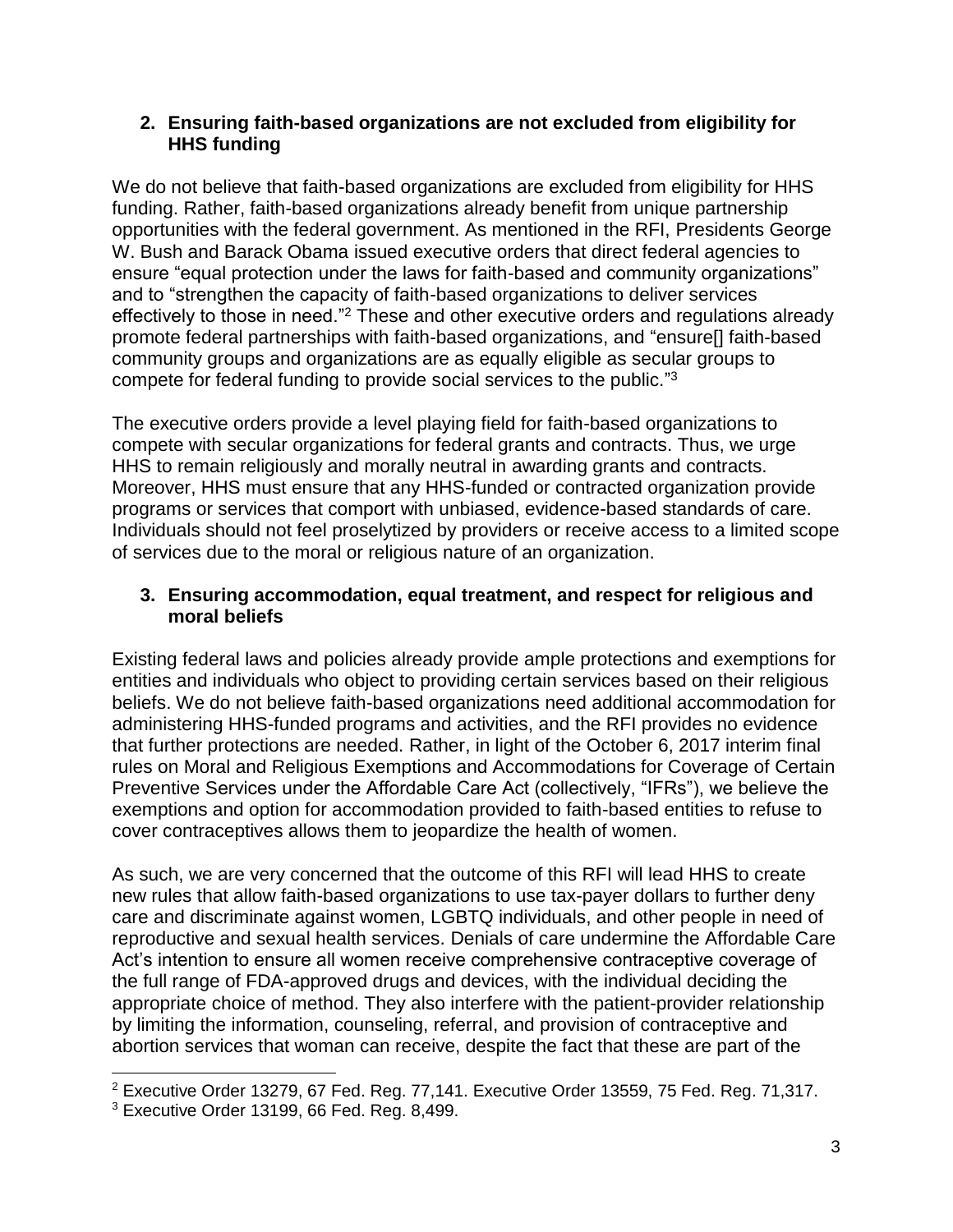standard of care for a range of common medical conditions including heart disease, diabetes, epilepsy, lupus, obesity, and cancer. Denials of care also exacerbate health disparities and put individuals in life-threatening circumstances.

We are opposed to any expansion of the existing accommodation. If HHS considers a new accommodation, eligibility should be limited and narrowly defined. Further, HHS must ensure the accommodation does not result in third party harm. The First Amendment forbids the government from creating religious accommodations to generally applicable laws when the accommodation would have a detrimental effect on third parties.<sup>4</sup> In *Hobby Lobby* the Supreme Court made clear this same principle applies when developing an accommodation pursuant to the Religious Freedom Restoration Act (RFRA), finding that the impact on third parties must be "precisely zero."<sup>5</sup>

We are also concerned that the RFI does not solicit comments on how HHS can ensure efforts to accommodate faith-based organizations will not violate federal civil rights laws. These include Title VI of the Civil Rights Act of 1964 and Section 1557 of the Affordable Care Act, which are relevant to providing healthcare options that meet the needs of all consumers. These laws must be fully implemented and enforced by HHS to ensure that all Department programs and activities, and those it supports with federal funds, are responsive to consumer demands.

## **4. Role of faith-based organizations in implementing HHS' goals and objectives**

Faith-based organizations have a long and important history of partnering with HHS to deliver vital health and social service programs. Yet some faith-based organizations also have a history of using HHS funds to discriminate and withhold needed services.<sup>6</sup> LGBTQ individuals have been denied care or been subject to disparaging provider behavior because of their sexual orientation or gender identity, and women have been refused services at religiously affiliated hospitals when seeking contraceptive services, sterilization, or abortion care.<sup>7</sup>

<sup>6</sup> *See* Samantha Lachman, HuffPost, "Lawsuits Target Catholic Hospitals for Refusing to Provide Emergency Miscarriage Management (June 10, 2016),

[https://www.huffingtonpost.com/entry/catholic-hospitals-miscarriage-](https://www.huffingtonpost.com/entry/catholic-hospitals-miscarriage-management_us_5759bf67e4b0e39a28aceea6)

[management\\_us\\_5759bf67e4b0e39a28aceea6.](https://www.huffingtonpost.com/entry/catholic-hospitals-miscarriage-management_us_5759bf67e4b0e39a28aceea6) *See also* Sacramento Bee, Transgender patient sues Dignity Health for discrimination over hysterectomy denial, [http://www.sacbee.com/news/local/health-and-medicine/article145477264.html.](http://www.sacbee.com/news/local/health-and-medicine/article145477264.html)

 $\overline{a}$ <sup>4</sup> *Cutter v. Wilkinson*, 544 U.S. 709, 720, 722 (2005); *See also Burwell v. Hobby Lobby Stores, Inc*., 134 S. Ct. 2751, 2781 (2014); *Estate of Thornton v. Caldor*, 472 U.S. 703, 710 (1985) ("unyielding weighting" of religious exercise "over all other interests…contravenes a fundamental principle" by having "a primary effect that impermissibly advances a particular religious practice."); *Texas Monthly, Inc. v. Bullock*, 480 U.S. 1, 18 n.8 (1989) (religious accommodations may not impose "substantial burdens on nonbeneficiaries").

<sup>5</sup> *Hobby Lobby*, 134 S. Ct. at 2760; *see also id*. at 2781–82.

<sup>7</sup> Lambda Legal, W*hen Health Care Isn't Caring, Lambda Legal's Survey on Discrimination Against LGBT People and People Living with HIV,* 5 (2010),